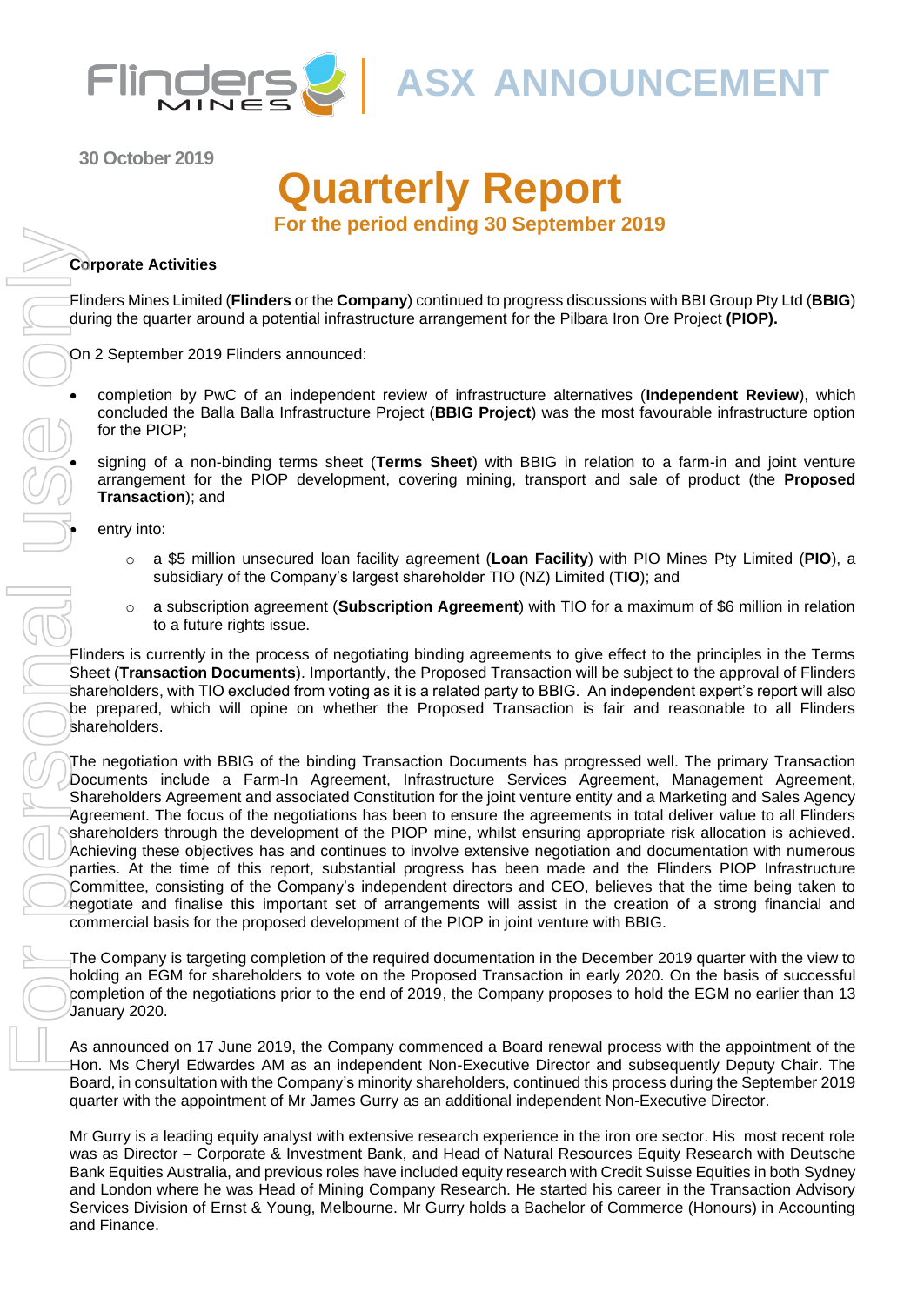## **Financial**

As at 30 September 2019, the Company had \$4.411 million in cash, a \$3 million unsecured loan facility with PIO, repayable on or before 30 June 2022 and a further \$5 million unsecured loan facility with PIO, repayable on the earlier of 30 April 2020 or within 14 days of the closing of any capital raising by Flinders by way of a pro rata rights issue. Both PIO loan facilities are fully drawn. The loans carry an interest rate equivalent to the 6-month bank bill swap rate plus 2% per annum (with interest capitalised) as previously disclosed.

## **Operational Activities**

During the period the Company focussed on the progression of an integrated farm-in joint venture and associated arrangements with BBIG . Accordingly, no material on-ground work or in-house technical work was advanced on either the PIOP or Canegrass projects.

For more details, please contact;

## **Shareholders Contact Contact Contact Contact Contact Redia Contact Redia Contact**

CEO Citadel Magnus David McAdam Michael Weir / Cameron Gilenko 08 9389 4483 0402 347 032 / 0466 984 953

## **About Flinders Mines Limited**

Flinders Mines Limited is an ASX-listed (ASX: FMS) exploration and development company focused on the commercialisation of the Pilbara Iron Ore Project (PIOP).

The PIOP is located approximately 70km from Tom Price in Western Australia's iron ore-rich Pilbara region. The Company is currently negotiating a farm-in joint venture with BBIG that will lead to the potential development of the PIOP.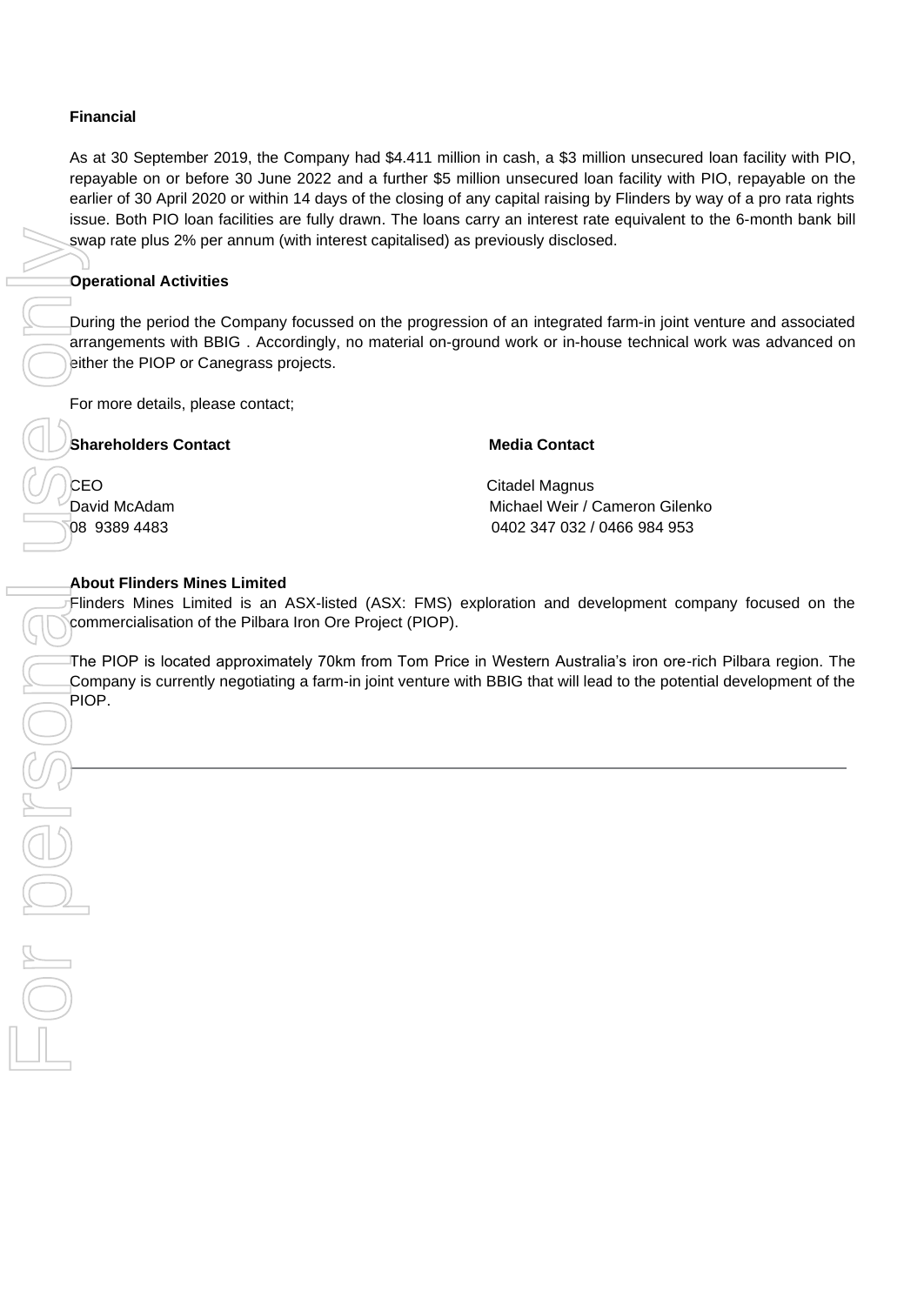## Tenement Schedule FortheQuarterending 30 September 2019

| <b>Tenement</b><br>No. | <b>Status</b>                  | <b>Tenement</b><br><b>Name</b> | Grant/<br>Application<br>Date | <b>Expiry</b><br>Date | Area<br>(Sq Km) | <b>Registered Holder</b><br>/Applicant     | Interest | <b>Related</b><br>Agreement |
|------------------------|--------------------------------|--------------------------------|-------------------------------|-----------------------|-----------------|--------------------------------------------|----------|-----------------------------|
|                        | <b>WESTERN AUSTRALIA</b>       |                                |                               |                       |                 |                                            |          |                             |
|                        | Canegrass Project <sup>1</sup> |                                |                               |                       |                 |                                            |          |                             |
| E58/232                | Granted                        | <b>Boulder Well</b>            | 29/07/2002                    | 28/07/2020            | 16.1            | <b>Flinders Canegrass</b><br>PtyLtd        | 100%     |                             |
| E58/236                | Granted                        | Challa                         | 22/03/2002                    | 21/03/2020            | 16.1            | <b>Flinders Canegrass</b><br><b>PtyLtd</b> | 100%     |                             |
| E58/282                | Granted                        | <b>HoneyPot</b>                | 3/05/2007                     | 2/05/2020             | 27.2            | <b>Flinders Canegrass</b><br>PtyLtd        | 100%     |                             |
|                        |                                |                                |                               |                       |                 |                                            |          |                             |
| E58/520                | Granted                        | Waramboo                       | 14/09/2017                    | 13/09/2022            | 3.1             | <b>Flinders Canegrass</b><br><b>PtyLtd</b> | 100%     |                             |
| E58/521                | Granted                        | Waramboo                       | 14/09/2017                    | 13/09/2022            | 15.1            | <b>Flinders Canegrass</b><br><b>PtyLtd</b> | 100%     |                             |
| E58/522                | Granted                        | Waramboo                       | 14/09/2017                    | 13/09/2022            | 24.1            | <b>Flinders Canegrass</b><br><b>PtyLtd</b> | 100%     |                             |
|                        |                                |                                |                               |                       |                 |                                            |          |                             |

## Pilbara Iron Ore Project<sup>2</sup>

| E47/1560 | Granted     | Anvil                | 6/09/2007  | 5/09/2020  | 44.4  | <b>Flinders Mines Ltd</b> | 100% | Prenti<br>Agreement |
|----------|-------------|----------------------|------------|------------|-------|---------------------------|------|---------------------|
| L47/728  | Granted     | <b>PIOP Airstrip</b> | 29/05/2015 | 28/05/2036 | 3.0   | <b>Flinders Mines Ltd</b> | 100% |                     |
| L47/730  | Granted     | <b>PIOP Village</b>  | 29/05/2015 | 28/05/2036 | 0.1   | <b>Flinders Mines Ltd</b> | 100% |                     |
| L47/731  | Application | Northern Road        | 1/09/2014  |            | 4.9   | <b>Flinders Mines Ltd</b> | 100% |                     |
| L47/734  | Granted     | Southern Road        | 29/05/2015 | 28/05/2036 | 4.2   | <b>Flinders Mines Ltd</b> | 100% |                     |
| M47/1451 | Granted     | <b>Blacksmith ML</b> | 26/03/2012 | 25/03/2033 | 111.6 | <b>Flinders Mines Ltd</b> | 100% | Prenti<br>Agreement |

## **SOUTH AUSTRALIA**

## Jamestown Project

| EL5557 <sup>3</sup> | Granted | Washpool | 10/11/2014 | 9/11/2019 | 135.0 | <b>PNX Metals</b><br>Limited | Gold, Copper | <b>Phoenix Copper</b><br>Agreement |
|---------------------|---------|----------|------------|-----------|-------|------------------------------|--------------|------------------------------------|
|---------------------|---------|----------|------------|-----------|-------|------------------------------|--------------|------------------------------------|

1. E58/232, E58/236 and E58/282 are the subject of a current granted extension of term. A further extension of term will be applied for prior to the expiry of the current term.

2. E47/1560 is the subject of a current granted extension of term. A further extension of term will be applied for prior to the expiry of the current term.

3. Subject to renewal application EL2019/00085.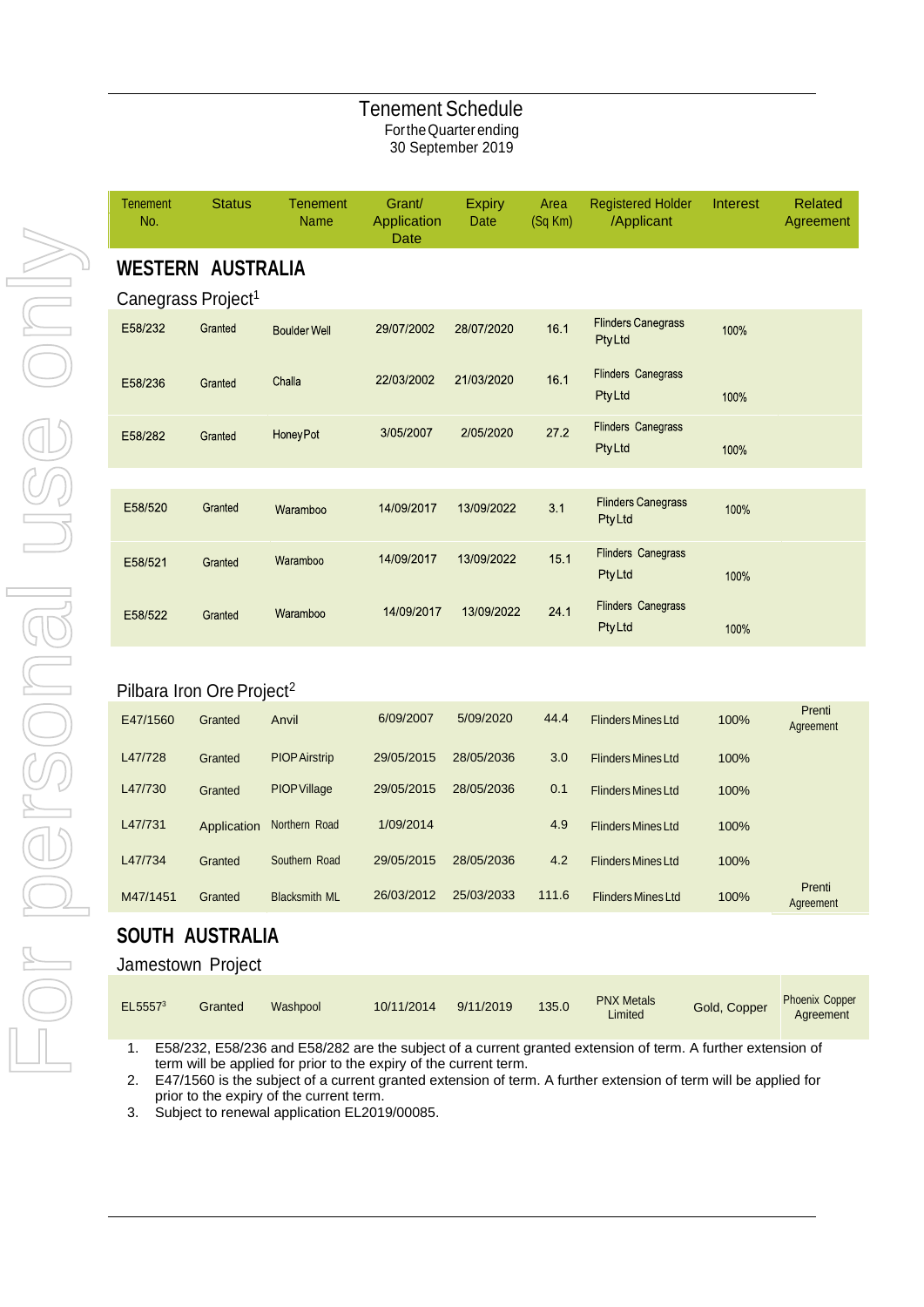*+Rule 5.5*

# **Appendix 5B**

## **Mining exploration entity and oil and gas exploration entity quarterly report**

Introduced 01/07/96 Origin Appendix 8 Amended 01/07/97, 01/07/98, 30/09/01, 01/06/10, 17/12/10, 01/05/13, 01/09/16

#### **Name of entity**

Flinders Mines Limited

**ABN Quarter ended ("current quarter")**

46 091 118 044 30 September 2019

|     | <b>Consolidated statement of cash flows</b>       | <b>Current quarter</b><br>\$A'000 | Year to date<br>$(3$ months)<br>\$A'000 |
|-----|---------------------------------------------------|-----------------------------------|-----------------------------------------|
| 1.  | Cash flows from operating activities              |                                   |                                         |
| 1.1 | Receipts from customers                           |                                   |                                         |
| 1.2 | Payments for                                      |                                   |                                         |
|     | exploration & evaluation<br>(a)                   | (664)                             | (664)                                   |
|     | development<br>(b)                                |                                   |                                         |
|     | production<br>(c)                                 |                                   |                                         |
|     | staff costs<br>(d)                                |                                   |                                         |
|     | (e) administration and corporate costs            | (1,631)                           | (1,631)                                 |
| 1.3 | Dividends received (see note 3)                   |                                   |                                         |
| 1.4 | Interest received                                 | 6                                 | 6                                       |
| 1.5 | Interest and other costs of finance paid          |                                   |                                         |
| 1.6 | Income taxes paid                                 |                                   |                                         |
| 1.7 | Research and development refunds                  |                                   |                                         |
| 1.8 | Other (provide details if material)               |                                   |                                         |
| 1.9 | Net cash from / (used in) operating<br>activities | (2, 289)                          | (2, 289)                                |

| 2.  | Cash flows from investing activities |
|-----|--------------------------------------|
| 2.1 | Payments to acquire:                 |
|     | property, plant and equipment<br>(a) |
|     | tenements (see item 10)<br>(b)       |
|     | investments<br>(C)                   |
|     | other non-current assets<br>(d)      |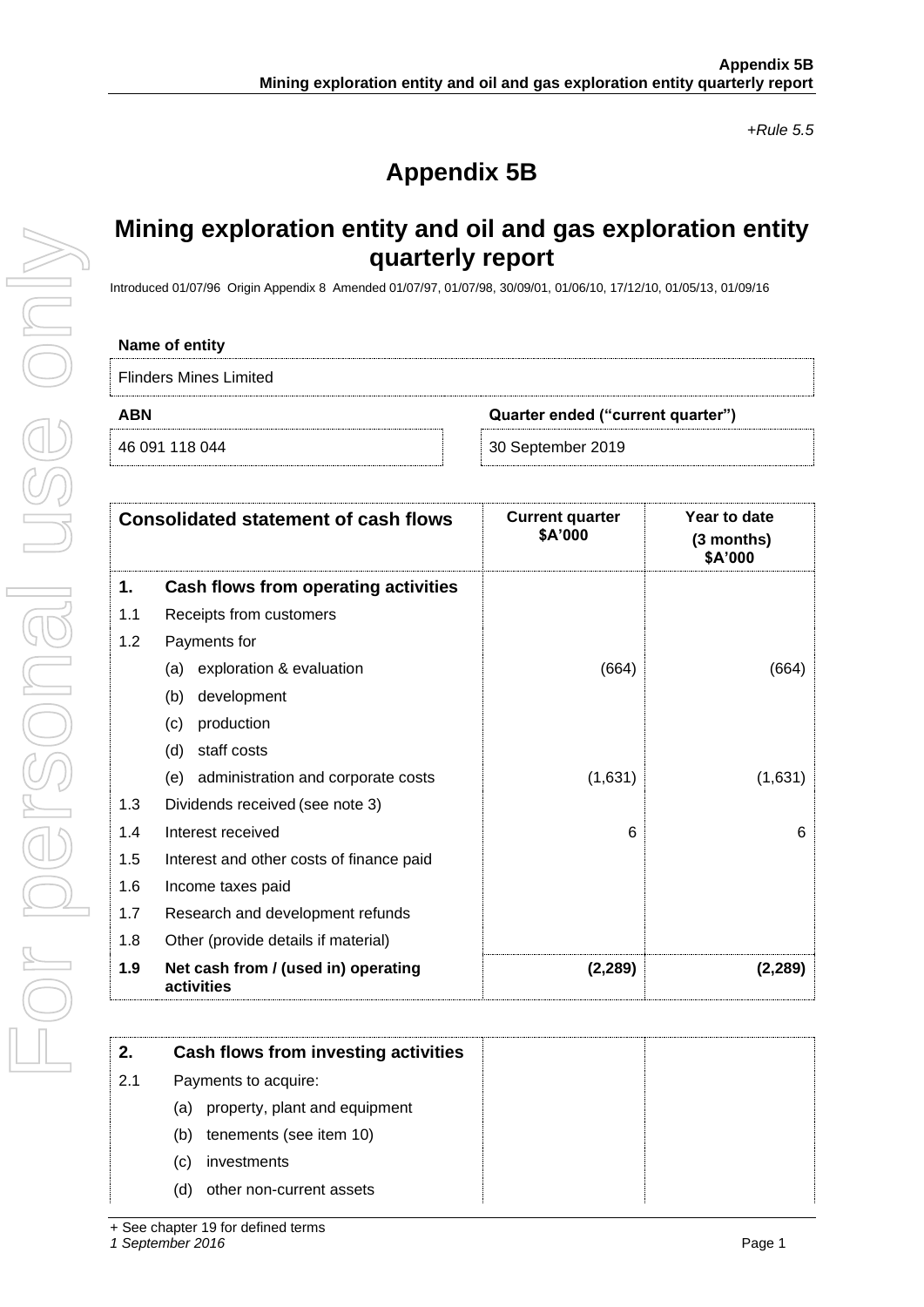| <b>Consolidated statement of cash flows</b> |                                                   | <b>Current quarter</b><br>\$A'000 | Year to date<br>(3 months)<br>\$A'000 |
|---------------------------------------------|---------------------------------------------------|-----------------------------------|---------------------------------------|
| $2.2^{\circ}$                               | Proceeds from the disposal of:                    |                                   |                                       |
|                                             | property, plant and equipment<br>(a)              |                                   |                                       |
|                                             | tenements (see item 10)<br>(b)                    |                                   |                                       |
|                                             | (c)<br>investments                                |                                   |                                       |
|                                             | other non-current assets<br>(d)                   |                                   |                                       |
| 2.3                                         | Cash flows from loans to other entities           |                                   |                                       |
| 2.4                                         | Dividends received (see note 3)                   |                                   |                                       |
| 2.5                                         | Other (provide details if material)               |                                   |                                       |
| 2.6                                         | Net cash from / (used in) investing<br>activities |                                   |                                       |

| 3.   | Cash flows from financing activities                                           |       |       |
|------|--------------------------------------------------------------------------------|-------|-------|
| 3.1  | Proceeds from issues of shares                                                 |       |       |
| 3.2  | Proceeds from issue of convertible notes                                       |       |       |
| 3.3  | Proceeds from exercise of share options                                        |       |       |
| 3.4  | Transaction costs related to issues of<br>shares, convertible notes or options |       |       |
| 3.5  | Proceeds from borrowings                                                       | 5,000 | 5,000 |
| 3.6  | Repayment of borrowings                                                        |       |       |
| 3.7  | Transaction costs related to loans and<br>borrowings                           |       |       |
| 3.8  | Dividends paid                                                                 |       |       |
| 3.9  | Other (provide details if material)                                            |       |       |
| 3.10 | Net cash from / (used in) financing<br>activities                              | 5,000 | 5,000 |

| 4.  | Net increase / (decrease) in cash and<br>cash equivalents for the period |         |          |
|-----|--------------------------------------------------------------------------|---------|----------|
| 4.1 | Cash and cash equivalents at beginning of<br>period                      | 1.700   | 1.700    |
| 4.2 | Net cash from / (used in) operating<br>activities (item 1.9 above)       | (2,289) | (2, 289) |
| 4.3 | Net cash from / (used in) investing activities<br>item 2.6 above)        |         |          |
| 4.4 | Net cash from / (used in) financing activities<br>item 3.10 above)       | 5,000   | 5.000    |
| 4.5 | Effect of movement in exchange rates on<br>cash held                     |         |          |
| 4.6 | Cash and cash equivalents at end of<br>period                            | 4,411   | 4,411    |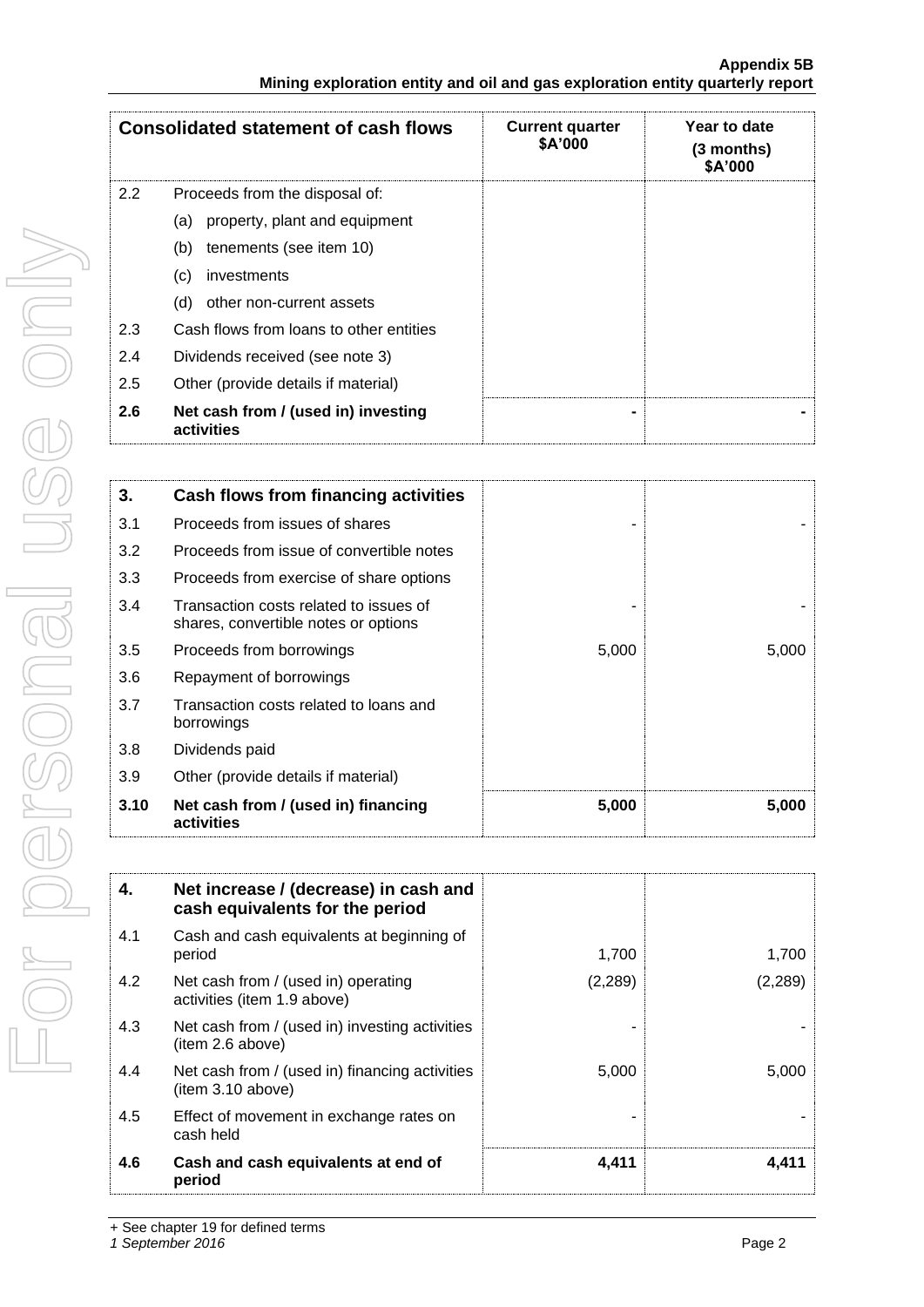| 5.  | Reconciliation of cash and cash<br>equivalents<br>at the end of the quarter (as shown in the<br>consolidated statement of cash flows) to the<br>related items in the accounts | <b>Current quarter</b><br>\$A'000 | <b>Previous quarter</b><br>\$A'000 |
|-----|-------------------------------------------------------------------------------------------------------------------------------------------------------------------------------|-----------------------------------|------------------------------------|
| 5.1 | <b>Bank balances</b>                                                                                                                                                          | 4.411                             | 1,700                              |
| 5.2 | Call deposits                                                                                                                                                                 | -                                 |                                    |
| 5.3 | <b>Bank overdrafts</b>                                                                                                                                                        |                                   |                                    |
| 5.4 | Other (provide details)                                                                                                                                                       |                                   |                                    |
| 5.5 | Cash and cash equivalents at end of<br>quarter (should equal item 4.6 above)                                                                                                  | 4.411                             | 1.700                              |

| 6.  | Payments to directors of the entity and their associates                                                    | <b>Current quarter</b><br><b>\$A'000</b> |
|-----|-------------------------------------------------------------------------------------------------------------|------------------------------------------|
| 6.1 | Aggregate amount of payments to these parties included in item 1.2                                          | 221                                      |
| 6.2 | Aggregate amount of cash flow from loans to these parties included<br>in item $2.3$                         |                                          |
| 6.3 | Include below any explanation necessary to understand the transactions included in<br>items $6.1$ and $6.2$ |                                          |

Non-Executive and Executive Directors Fees for the quarter.

|    | Payments to related entities of the entity and their<br>associates | <b>Current quarter</b><br><b>\$A'000</b> |
|----|--------------------------------------------------------------------|------------------------------------------|
| 71 | Aggregate amount of payments to these parties included in item 1.2 | 94                                       |

- 7.2 Aggregate amount of cash flow from loans to these parties included in item 2.3
- 7.3 Include below any explanation necessary to understand the transactions included in items 7.1 and 7.2

Non-Executive Directors fees paid to TIO (NZ) Limited) for the quarter, a major shareholder of Flinders Mines Limited (\$60k).

Company Secretarial services paid to Evolution Corporate Services for the quarter, a company related to Ms Shannon Coates (\$34k).

-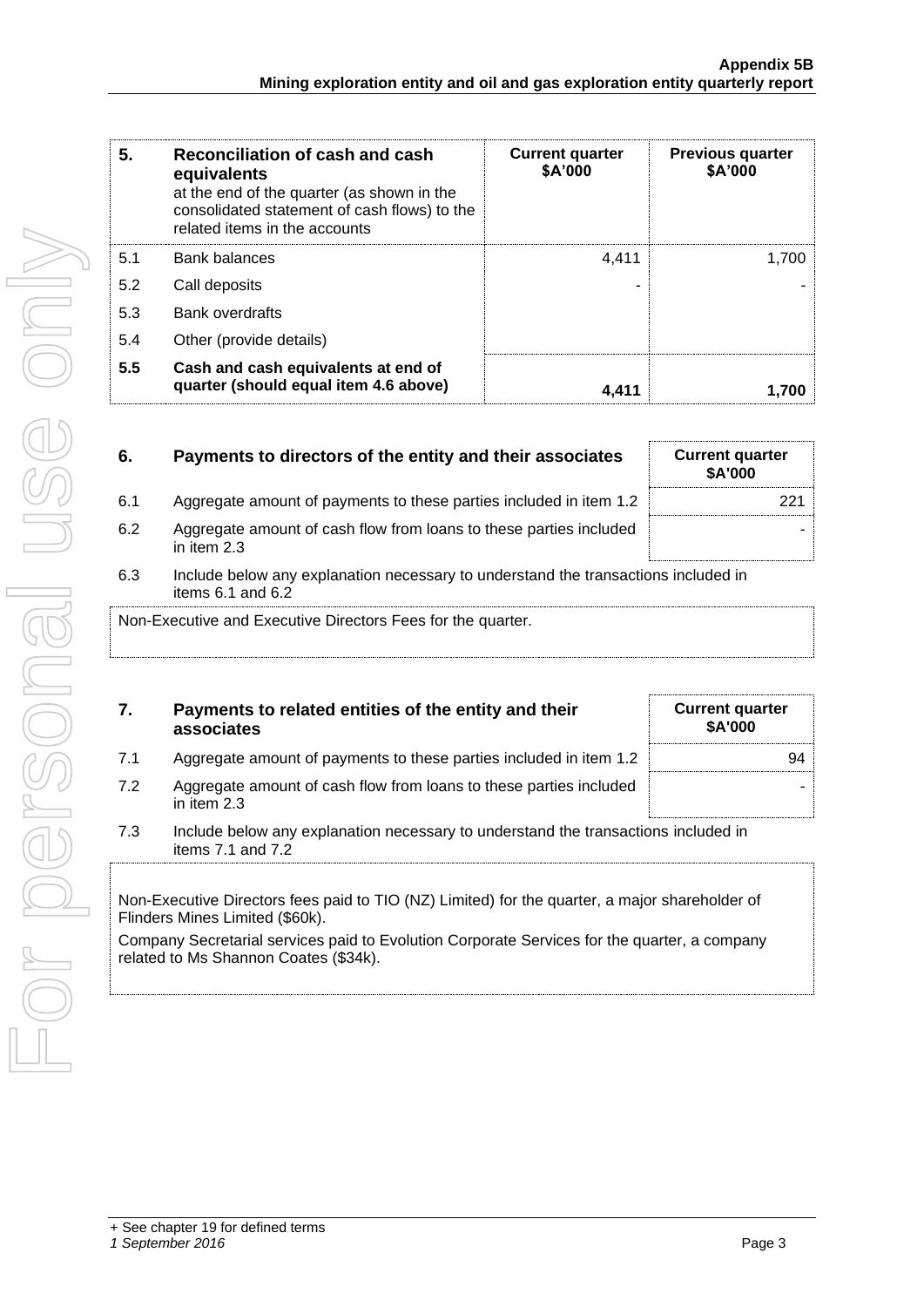| 8.  | <b>Financing facilities available</b><br>Add notes as necessary for an<br>understanding of the position | <b>Total facility amount</b><br>at quarter end<br>\$A'000 | Amount drawn at<br>quarter end<br>\$A'000 |
|-----|---------------------------------------------------------------------------------------------------------|-----------------------------------------------------------|-------------------------------------------|
| 8.1 | Loan facilities                                                                                         | 8.000                                                     | 8.000                                     |
| 8.2 | Credit standby arrangements                                                                             | -                                                         |                                           |
| 8.3 | Other (please specify)                                                                                  | -                                                         |                                           |
|     |                                                                                                         |                                                           |                                           |

- 8.4 Include below a description of each facility above, including the lender, interest rate and whether it is secured or unsecured. If any additional facilities have been entered into or are proposed to be entered into after quarter end, include details of those facilities as well.
	- 1. Unsecured A\$3.0m loan facility provided by PIO Mines Pty Limited, a subsidiary of the major shareholder, at an interest rate of 3.88%pa. A\$3m was drawn on 22 March 2019.
	- 2. Unsecured A\$5.0m loan facility provided by PIO Mines Pty Limited, a subsidiary of the major shareholder, at an average interest rate of 2.515%pa. A\$2.5m was drawn on 5 September 2019 and 13 September 2019 respectively.

| 9.  | <b>Estimated cash outflows for next quarter</b> | \$A'000 |  |
|-----|-------------------------------------------------|---------|--|
| 9.1 | Exploration and evaluation                      | 819     |  |
| 9.2 | Development                                     |         |  |
| 9.3 | Production                                      |         |  |
| 9.4 | Staff costs                                     |         |  |
| 9.5 | Administration and corporate costs              | 2,993   |  |
| 9.6 | Other (provide details if material)             |         |  |
| 9.7 | <b>Total estimated cash outflows</b>            | 3,811   |  |

| 10.  | <b>Changes in</b><br>tenements<br>(items $2.1(b)$ and<br>$2.2(b)$ above)                          | <b>Tenement</b><br>reference<br>and<br><b>location</b> | Nature of interest | Interest at<br>beginning<br>of quarter | <b>Interest</b><br>at end of<br>quarter |
|------|---------------------------------------------------------------------------------------------------|--------------------------------------------------------|--------------------|----------------------------------------|-----------------------------------------|
| 10.1 | Interests in mining<br>tenements and<br>petroleum tenements<br>lapsed, relinquished<br>or reduced |                                                        |                    |                                        |                                         |
| 10.2 | Interests in mining<br>tenements and<br>petroleum tenements<br>acquired or increased              |                                                        |                    |                                        |                                         |